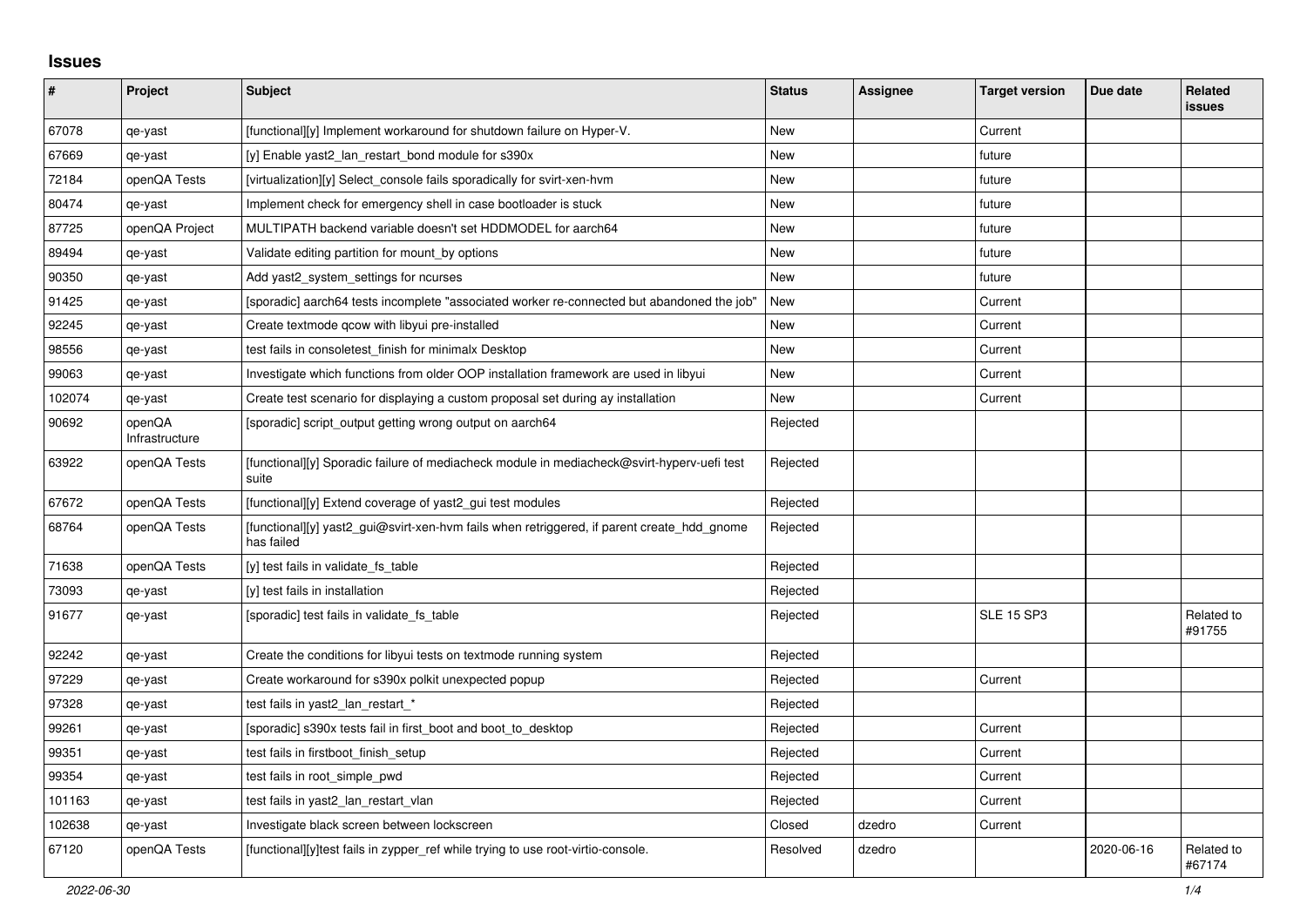| $\sharp$ | Project        | <b>Subject</b>                                                                               | <b>Status</b>  | Assignee            | <b>Target version</b> | Due date   | Related<br><b>issues</b>                      |
|----------|----------------|----------------------------------------------------------------------------------------------|----------------|---------------------|-----------------------|------------|-----------------------------------------------|
| 97325    | qe-yast        | Collect logs in autoyast reinstall when failing detecting disk after installation            | Closed         | geor                | Current               |            |                                               |
| 97766    | qe-yast        | Adapt the order of activation for ZFCP with client for libyui-rest-api                       | Closed         | geor                | Current               |            | Related to<br>#98811                          |
| 73306    | qe-yast        | [y][timeboxed:20h] test fails in await_install                                               | <b>Blocked</b> | <b>JERiveraMoya</b> | Current               |            |                                               |
| 71116    | qe-yast        | [y] Add OpenQA test for OneClickInstall                                                      | Closed         | JERiveraMoya        | <b>SLE 15 SP3</b>     |            |                                               |
| 75424    | qe-yast        | [sporadic] test fails in force_scheduled_tasks                                               | Closed         | JERiveraMoya        | <b>SLE 15 SP3</b>     |            |                                               |
| 80272    | qe-yast        | Adapt yast2_expert_partitioner (before: yast2_storage_ng) in ppc64le to use libyui           | Closed         | JERiveraMoya        | <b>SLE 15 SP3</b>     |            | Blocked by<br>#80840                          |
| 93029    | qe-yast        | Implement test module for Product selection using LibyuiClient in YaST Job Group             | Closed         | JERiveraMoya        | <b>SLE 15 SP3</b>     |            |                                               |
| 95392    | qe-yast        | Expand functionality of prepare_profile module                                               | Closed         | <b>JERiveraMoya</b> | Current               |            |                                               |
| 97319    | qe-yast        | tests fail for ppc installation at different points                                          | Closed         | JERiveraMoya        | Current               |            |                                               |
| 97331    | qe-yast        | [timebox: 24h] Investigate failure in rebootmgr                                              | Closed         | JERiveraMoya        | Current               |            | Related to<br>#98832                          |
| 97760    | qe-yast        | Rewrite workaround for scrolling for bsc#1189550                                             | Closed         | JERiveraMoya        | Current               |            |                                               |
| 102515   | qe-yast        | validate_self_update greps only in /var/log/y2log and misses compressed logs                 | Closed         | <b>JERiveraMoya</b> | Current               |            |                                               |
| 67903    | openQA Tests   | [y][functional] Set partial sync for Debug and Source repositories                           | Resolved       | JERiveraMoya        | <b>SLE 15 SP3</b>     | 2020-07-14 |                                               |
| 73471    | qe-yast        | Enable yast2_firstboot in textmode                                                           | Closed         | <b>JRivrain</b>     | <b>SLE 15 SP3</b>     |            |                                               |
| 73474    | qe-yast        | Add more modules to yast2 firstboot                                                          | Closed         | <b>JRivrain</b>     | <b>SLE 15 SP3</b>     |            |                                               |
| 73477    | qe-yast        | Modify firstboot configuration for yast2 firstboot custom                                    | Closed         | JRivrain            | <b>SLE 15 SP3</b>     |            |                                               |
| 80206    | qe-yast        | Adjust msdos scenario for the UI changes in the Expert Partitioner                           | Closed         | JRivrain            | <b>SLE 15 SP3</b>     |            |                                               |
| 93641    | qe-yast        | Create schedules for opensuse test suites                                                    | Closed         | <b>JRivrain</b>     | <b>SLE 15 SP3</b>     |            | Related to<br>#94069,<br>Related to<br>#92479 |
| 73096    | qe-yast        | [sporadic] msdos test fails in validate_fs_table                                             | Rejected       | <b>JRivrain</b>     | <b>SLE 15 SP3</b>     |            |                                               |
| 62243    | openQA Project | After latest updates, openQA has problematic behavior on Dell Precision 5810                 | Resolved       | okurz               | Done                  |            | Related to<br>#62015,<br>Copied to<br>#62567  |
| 63460    | openQA Tests   | serial console stopped working on hyperv                                                     | Rejected       | okurz               |                       |            |                                               |
| 67537    | openQA Project | [tools] Not possible to change hostname on Xen tests.                                        | Resolved       | okurz               |                       | 2020-06-20 |                                               |
| 67822    | openQA Project | [tools] When using refspec for svirt-xen-hvm, openQA-SUT-2 fails                             | Resolved       | okurz               |                       | 2020-06-23 |                                               |
| 76885    | qe-yast        | Unit test for yast2-metapackage-handler OneClickInstallWorkerFunction.rb (part I)            | Resolved       | oorlov              | <b>SLE 15 SP3</b>     |            |                                               |
| 81310    | qe-yast        | [sporadic][timeboxed:10h] test fails in mediacheck on svirt uefi                             | Resolved       | oorlov              | future                |            |                                               |
| 91830    | qe-yast        | Investigate if a change of DH version for TLS negotiation can fix 'remote_controller' module | Resolved       | oorlov              | <b>SLE 15 SP3</b>     |            |                                               |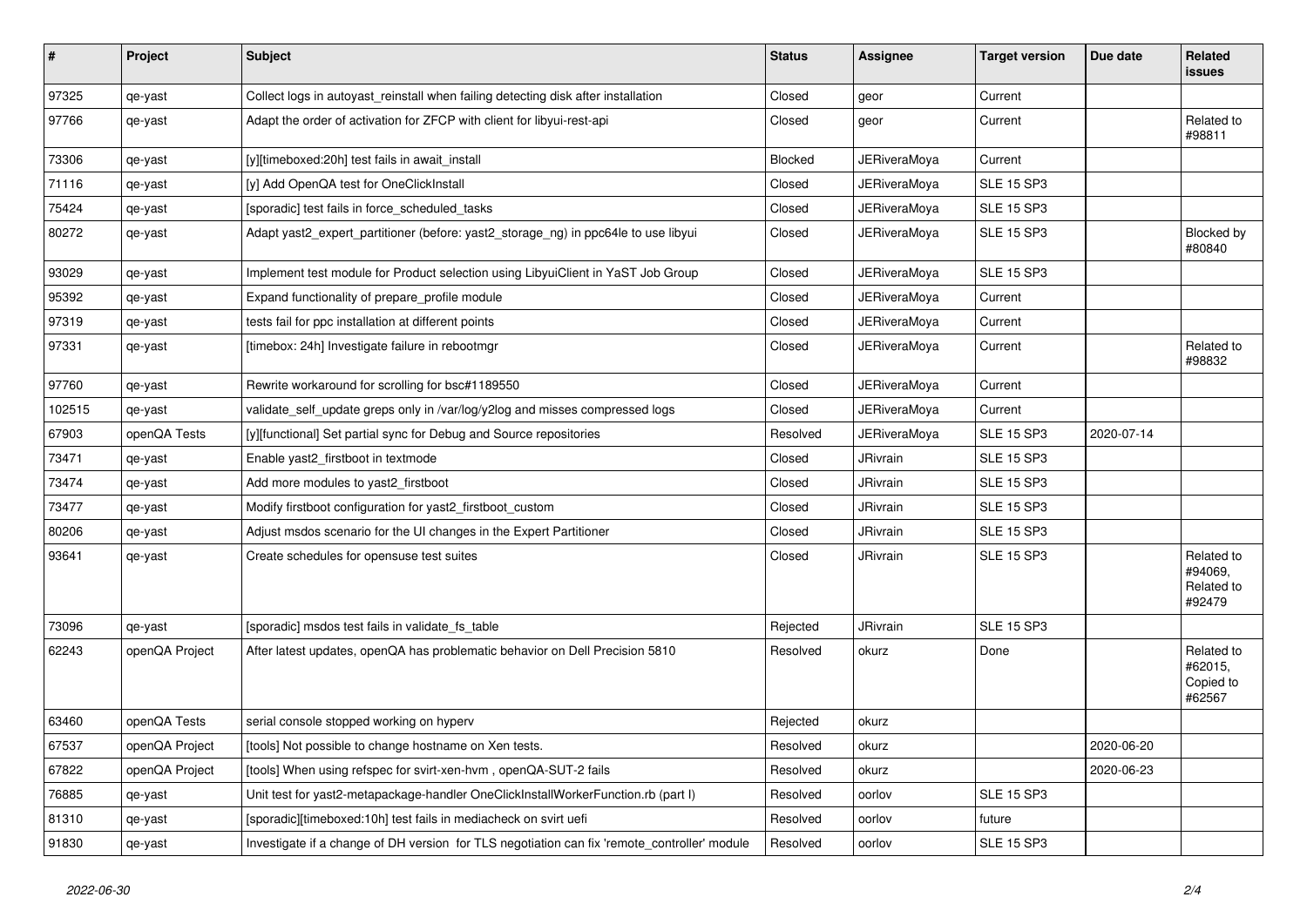| $\vert$ # | Project      | <b>Subject</b>                                                                                          | <b>Status</b>  | <b>Assignee</b>  | <b>Target version</b> | Due date   | Related<br><b>issues</b>   |
|-----------|--------------|---------------------------------------------------------------------------------------------------------|----------------|------------------|-----------------------|------------|----------------------------|
| 87646     | qe-yast      | Create autoyast test using btrfs quota limit                                                            | Closed         | oorlov           | <b>SLE 15 SP3</b>     |            |                            |
| 67732     | openQA Tests | [functional][y] Add yast2_lang module for other than 64bit machines                                     | Resolved       | oorlov           | <b>SLE 15 SP3</b>     | 2020-07-14 |                            |
| 101370    | qe-yast      | test fails in yast2_firewall due to recent modification the interface zone                              | <b>Blocked</b> | rainerkoenig     | Current               |            |                            |
| 97316     | qe-yast      | test fails in releasenotes_origin                                                                       | Closed         | rainerkoenig     | Current               | 2021-09-23 |                            |
| 69658     | openQA Tests | [y] test fails in yast2 control center                                                                  | Resolved       | riafarov         | <b>SLE 15 SP3</b>     |            |                            |
| 73363     | qe-yast      | sporadic failure for btrfs_libstorage-ng@64bit-ipmi                                                     | Closed         | riafarov         | <b>SLE 15 SP3</b>     |            |                            |
| 73642     | qe-yast      | Modify allmodules+allpatterns+registration test suite                                                   | Closed         | riafarov         | <b>SLE 15 SP3</b>     |            | Related to<br>#73645       |
| 80204     | qe-yast      | Adjust lvm+resize_root scenario for the UI changes in the Expert Partitioner                            | Closed         | riafarov         | <b>SLE 15 SP3</b>     |            |                            |
| 80276     | qe-yast      | [sporadic][timeboxed:12h] autoyast_reinstall@s390x-kvm-sle12 fails in installation                      | Closed         | riafarov         | <b>SLE 15 SP3</b>     |            |                            |
| 89932     | qe-yast      | [sporadic] stabilize partitioning_firstdisk                                                             | Closed         | riafarov         | <b>SLE 15 SP3</b>     |            |                            |
| 91130     | qe-yast      | Use libyui for btrfs_libstorage-ng ipmi and zVM                                                         | Closed         | riafarov         | <b>SLE 15 SP3</b>     |            |                            |
| 91350     | qe-yast      | [timeboxed:16h][sporadic] test fails in verify_undelete_snapshots                                       | Closed         | riafarov         | <b>SLE 15 SP3</b>     |            |                            |
| 80210     | openQA Tests | [ppc64le] ppc64le-hmc tests fail in bootloader_start                                                    | Rejected       | riafarov         |                       |            |                            |
| 80212     | qe-yast      | Adjust cryptivm scenario for the UI changes in the Expert Partitioner                                   | Rejected       | riafarov         | <b>SLE 15 SP3</b>     |            |                            |
| 80220     | qe-yast      | test choses wrong product for installation                                                              | Rejected       | riafarov         | <b>SLE 15 SP3</b>     |            |                            |
| 81248     | qe-yast      | test fails in snapshots_small_root on aarch64                                                           | Rejected       | riafarov         | <b>SLE 15 SP3</b>     |            |                            |
| 91136     | qe-yast      | Textmode test suite fails for s390x-kvm                                                                 | Rejected       | riafarov         | <b>SLE 15 SP3</b>     |            |                            |
| 64688     | openQA Tests | [functional][y] Travis check detect_unused_modules is taking 4 minutes to be completed.                 | Resolved       | riafarov         | future                | 2020-06-02 |                            |
| 67117     | openQA Tests | [functional][y]test fails in yast2 proxy and yast2 dns server                                           | Resolved       | riafarov         | <b>SLE 15 SP2</b>     | 2020-06-16 |                            |
| 69751     | openQA Tests | [y] Module validate_encrypt fails on s390x-kvm-sle12                                                    | Resolved       | riafarov         | <b>SLE 15 SP3</b>     | 2020-09-08 | Has<br>duplicate<br>#69991 |
| 71641     | openQA Tests | [y] test fails in sshd for ppc64le-hmc-4disk                                                            | Resolved       | riafarov         | <b>SLE 15 SP3</b>     | 2020-10-06 |                            |
| 69634     | qe-yast      | [y][timeboxed:24h] Add unit test for yast-metapackage-handler                                           | Resolved       | syrianidou_sofia | future                |            |                            |
| 71122     | qe-yast      | [y][timeboxed:12h] Organize and open tickets for yast-matepackage-handler unit test                     | Resolved       | syrianidou_sofia | <b>SLE 15 SP3</b>     |            |                            |
| 76879     | qe-yast      | Unit test for yast2-metapackage-handler OneClickInstall.rb (part I)                                     | Resolved       | syrianidou_sofia | <b>SLE 15 SP3</b>     |            |                            |
| 76882     | qe-yast      | Unit test for yast2-metapackage-handler OneClickInstall.rb (part II)                                    | Resolved       | syrianidou_sofia | future                |            |                            |
| 80216     | qe-yast      | Adjust home_encrypted scenario for the UI changes in the Expert Partitioner                             | Resolved       | syrianidou_sofia | <b>SLE 15 SP3</b>     |            |                            |
| 90851     | qe-yast      | SLE 15 SP3 Release Candidate 2 exploratory testing                                                      | Resolved       | syrianidou_sofia |                       |            |                            |
| 76888     | qe-yast      | Unit test for yast2-metapackage-handler OneClickInstallWorkerFunction.rb (part II)                      | Closed         | syrianidou_sofia | <b>SLE 15 SP3</b>     |            |                            |
| 88480     | qe-yast      | [sporadic] boot_encrypt doesn't unlock encrypted disk for cryptlvm@ppc64le                              | Closed         | syrianidou_sofia | <b>SLE 15 SP3</b>     |            |                            |
| 93032     | qe-yast      | Use accept_license module with libyui-rest-api in all test suites in YaST, TW and Leap 15<br>Job Groups | Closed         | syrianidou_sofia | <b>SLE 15 SP3</b>     |            |                            |